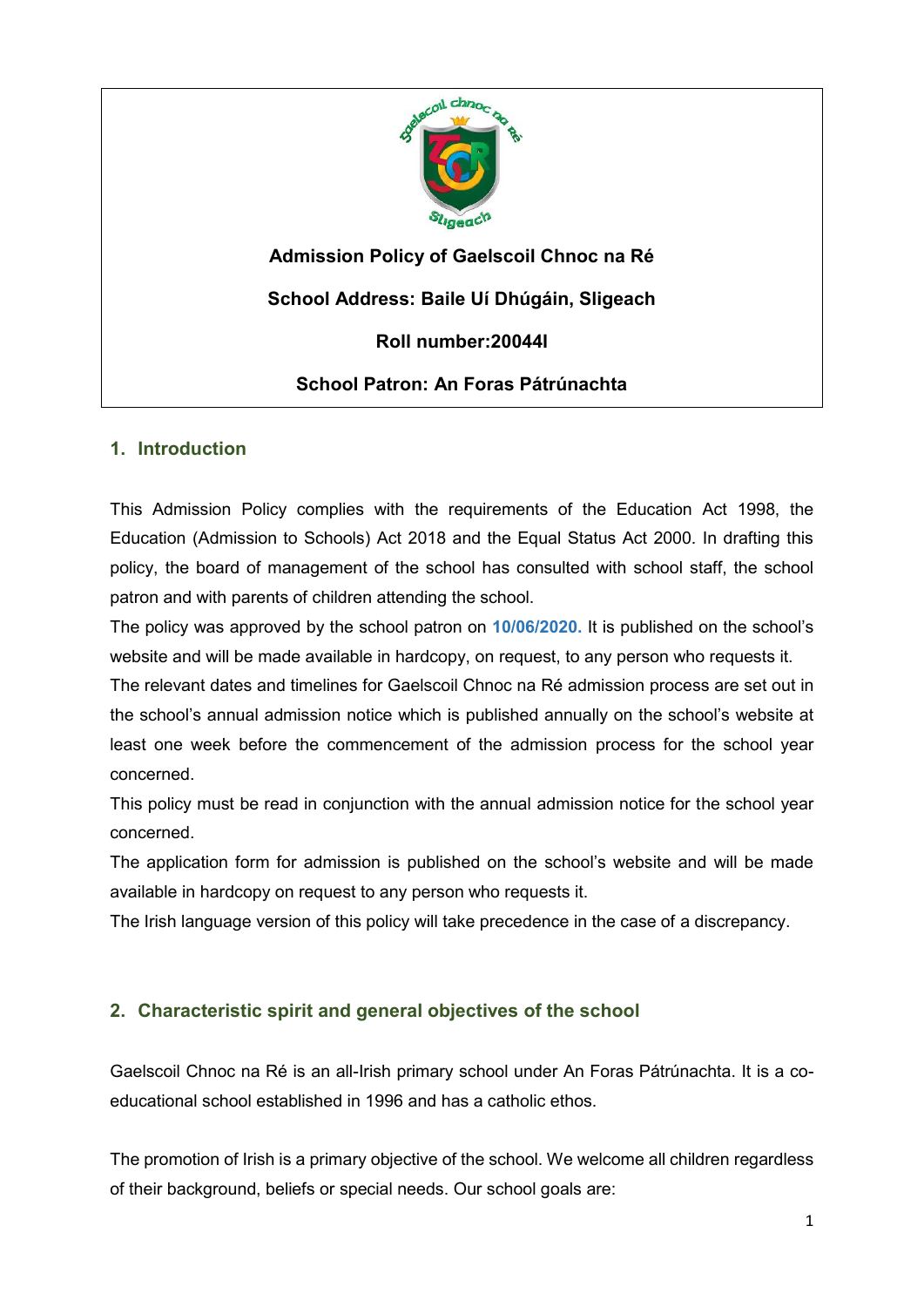- To give our children the basic training they need to grow up to be integrated and self-reliant. This training is spiritual, moral, intellectual, emotional, physical and social.
- To create in our school a climate of trust and love where the staff are supportive of each other and where each child is valued as an individual.
- To foster loyalty and mutual respect.
- To help our pupils to grow in maturity and become good citizens.
- To introduce our pupils to the truth that they may know it, the good that they may love it, and to the beautiful that they may delight in it.
- To encourage the co-operation and involvement of the whole school community  $$ the pupils, parents, Board of Management, the Patron, the Inspectorate and the Department of Education & Skills.

# **3. Admission Statement**

Gaelscoil Chnoc na Ré will not discriminate in its admission of a student to the school on any of the following:

- (a) the gender ground of the student or the applicant in respect of the student concerned,
- (b) the civil status ground of the student or the applicant in respect of the student concerned,
- (c) the family status ground of the student or the applicant in respect of the student concerned,
- (d) the sexual orientation ground of the student or the applicant in respect of the student concerned,
- (e) the religion ground of the student or the applicant in respect of the student concerned,
- (f) the disability ground of the student or the applicant in respect of the student concerned,
- (g) the ground of race of the student or the applicant in respect of the student concerned,
- (h) the Traveller community ground of the student or the applicant in respect of the student concerned, or
- (i) the ground that the student or the applicant in respect of the student concerned has special educational needs

As per section 61 (3) of the Education Act 1998, 'civil status ground', 'disability ground', 'discriminate', 'family status ground', 'gender ground', 'ground of race', 'religion ground', 'sexual orientation ground' and 'Traveller community ground' shall be construed in accordance with section 3 of the Equal Status Act 2000.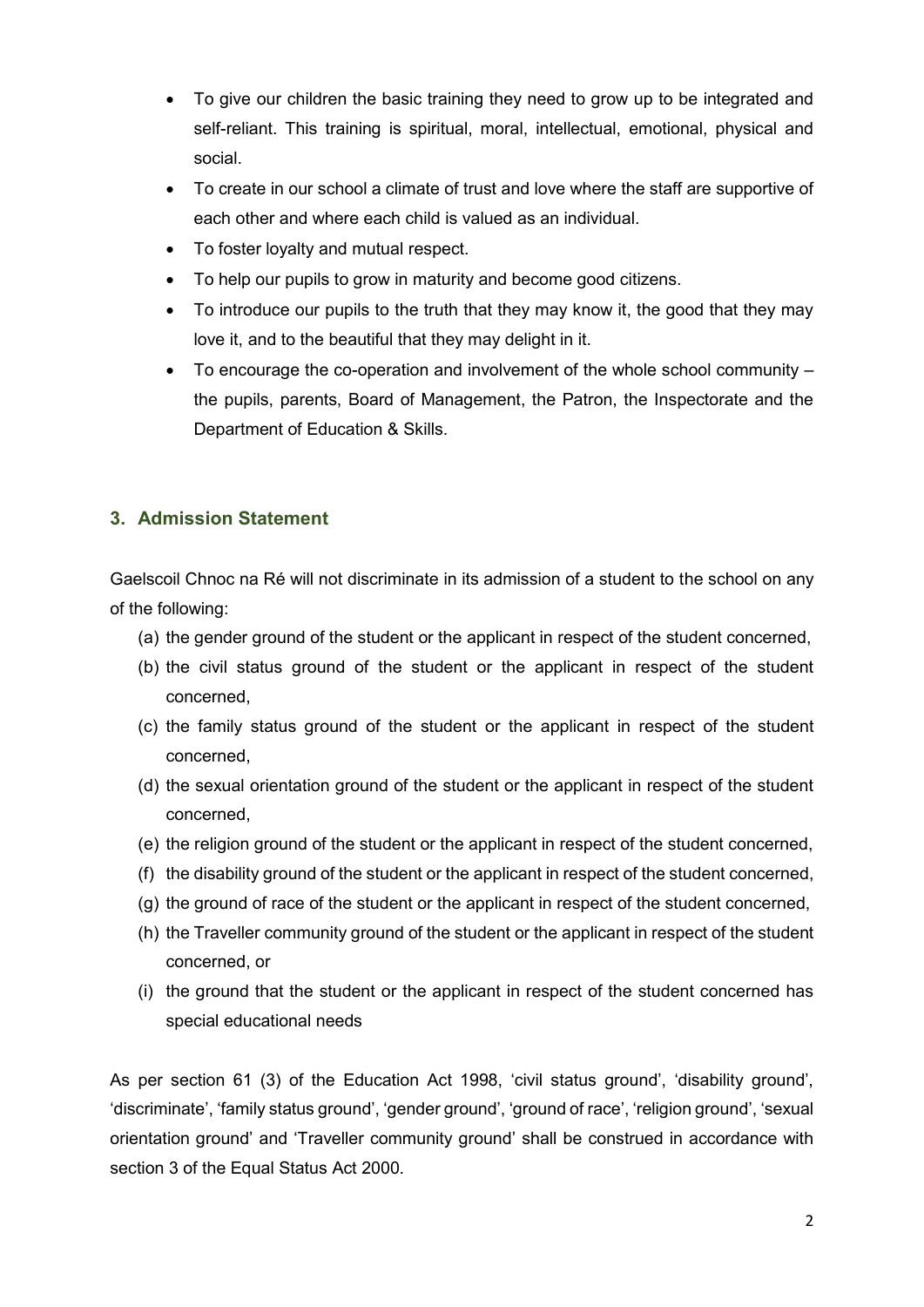# **4. Admission of Students**

This school shall admit each student seeking admission except where –

- a) the school is oversubscribed (please see [section 5](#page-2-0) below for further details)
- b) a parent of a student, when required by the principal in accordance with section 23(4) of the Education (Welfare) Act 2000, fails to confirm in writing that the code of behaviour of the school is acceptable to him or her and that he or she shall make all reasonable efforts to ensure compliance with such code by the student

# <span id="page-2-0"></span>**5. Oversubscription**

In the event that the school is oversubscribed, the school will, when deciding on applications for admission, apply the following selection criteria **in the order listed below** to those applications that are received within the timeline for receipt of applications as set out in the school's annual admission notice:

- **1. Brothers, sisters, half-siblings, foster siblings or adopted siblings of current pupils.**
- **2. Children who have attained a determined level of fluency in Irish which would be likely to decline if he / she is not admitted to an all-Irish school. \***
- **3. Children who have a brother, sister, half sibling, foster sibling or adopted sibling who have previously attended the school.**
- **4. According to age; the oldest child first.**

*\* The onus will be on parents / guardians to provide sufficient evidence to demonstrate to the board the required level of fluency in Irish. See further information in the relevant document available from the school.*

In the event that there are two or more students tied for a place or places in any of the selection criteria categories above (the number of applicants exceeds the number of remaining places), the following arrangements will apply:

The school Board reserves the right to set the maximum number of pupils in any given class. The maximum number of pupils to be admitted in Junior Infants shall be 60. That number is contingent on the school receiving sufficient applications for it to obtain Department approval for the employment of a second teacher; in the event of insufficient applications the maximum number shall be **30.**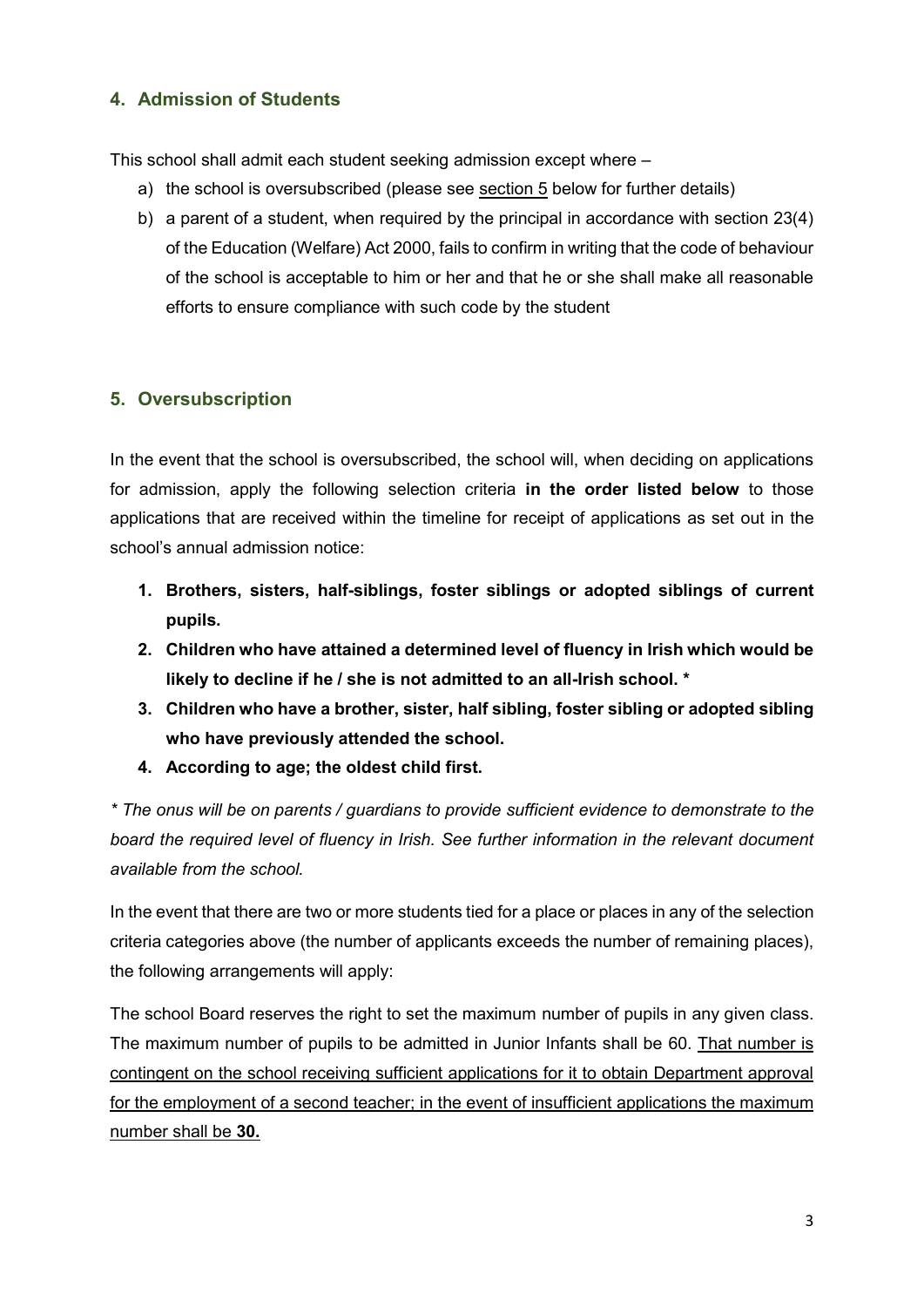If two or more pupils are tied under criteria 1/2/3, priority will be set according to the next criterion on the list. If criterion 4 applies, the time of birth available on the birth certificate will be taken into account.

### **6. What will not be considered or taken into account**

In accordance with section 62(7)(e) of the Education Act, the school will not consider or take into account any of the following in deciding on applications for admission or when placing a student on a waiting list for admission to the school:

- (a)a student's prior attendance at a pre-school or pre-school service, including naíonraí,
- (b) the payment of fees or contributions (howsoever described) to the school;
- (c) a student's academic ability, skills or aptitude;
	- other than in relation to:
		- admission to an Irish language school, in accordance with the provisions of section 62(9) of the act
- (d) the occupation, financial status, academic ability, skills or aptitude of a student's parents;
- (e) a requirement that a student, or his or her parents, attend an interview, open day or other meeting as a condition of admission;
- (f) a student's connection to the school by virtue of a member of his or her family attending or having previously attended the school; other than in the case of the school wishing to include selection criteria based on

siblings of a student attending or having attended the school.

(g) the date and time on which an application for admission was received by the school,

This is subject to the application being received at any time during the period specified for receiving applications set out in the annual admission notice of the school for the school year concerned.

This is also subject to the school making offers based on existing waiting lists (up until 31<sup>st</sup> January 2025 only).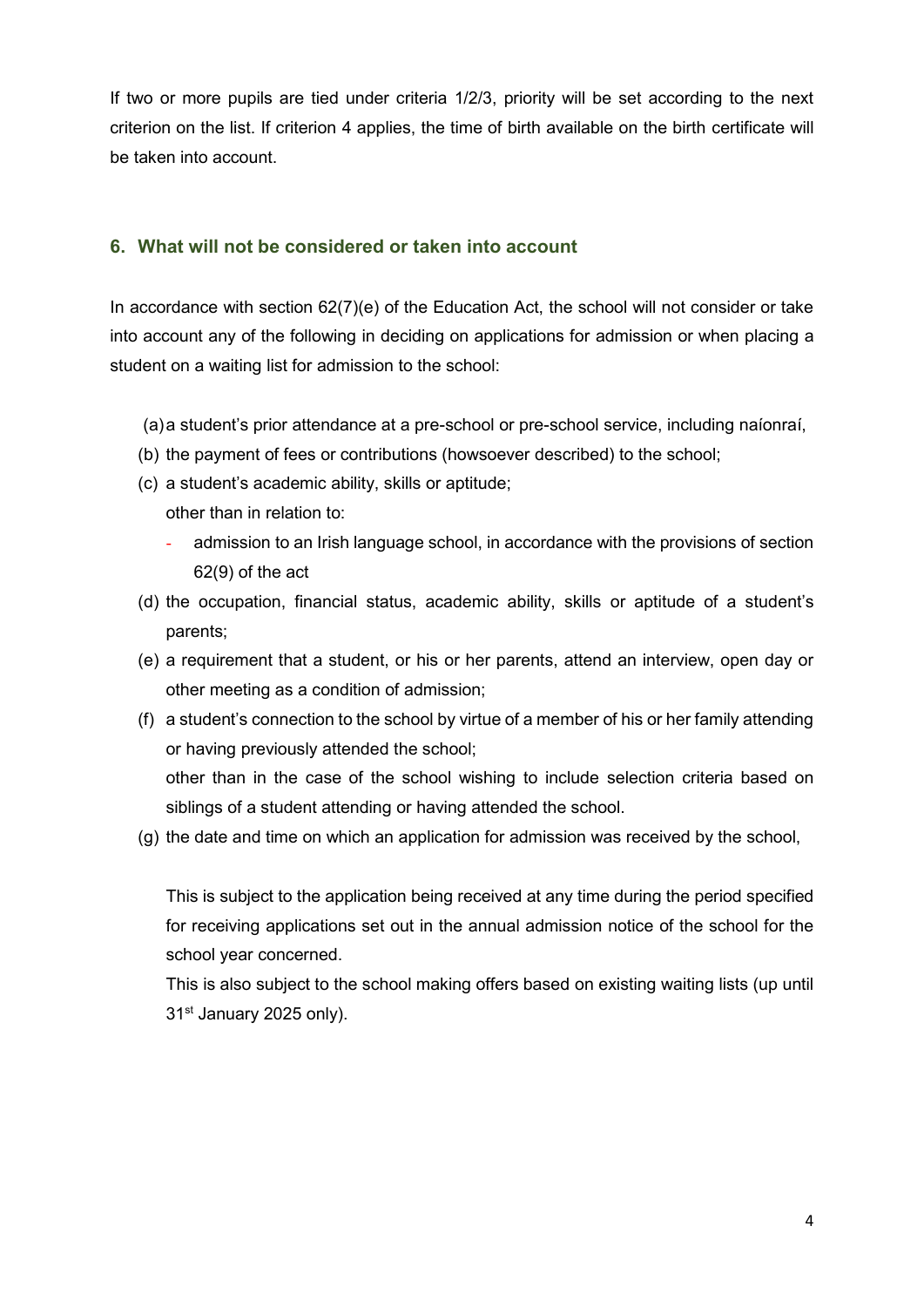# **7. Decisions on applications**

All decisions on applications for admission to Gaelscoil Chnoc na Ré will be based on the following:

- Our school's admission policy
- The school's annual admission notice (where applicable)
- The information provided by the applicant in the school's official application form received during the period specified in our annual admission notice for receiving applications

(Please see [section 13](#page-6-0) below in relation to applications received outside of the admissions period and [sections](#page-6-1)  $14(a)$  & (b) below in relation to applications for places in years other than the intake group.)

Selection criteria that are not included in our school admission policy will not be used to make a decision on an application for a place in our school.

### **8. Notifying applicants of decisions**

Applicants will be informed in writing as to the decision of the school, within the timeline outlined in the annual admissions notice.

If a student is not offered a place in our school, the reasons why they were not offered a place will be communicated in writing to the applicant, including, where applicable, details of the student's ranking against the selection criteria and details of the student's place on the waiting list for the school year concerned.

Applicants will be informed of the right to seek a review/right of appeal of the school's decision (see [section 17](#page-12-0) below for further details).

# <span id="page-4-0"></span>**9. Acceptance of an offer of a place by an applicant**

In accepting an offer of admission from Gaelscoil Chnoc na Ré, you must indicate—

(i) whether or not you have accepted an offer of admission for another school or schools. If you have accepted such an offer, you must also provide details of the offer or offers concerned and

(ii) whether or not you have applied for and awaiting confirmation of an offer of admission from another school or schools, and if so, you must provide details of the other school or schools concerned.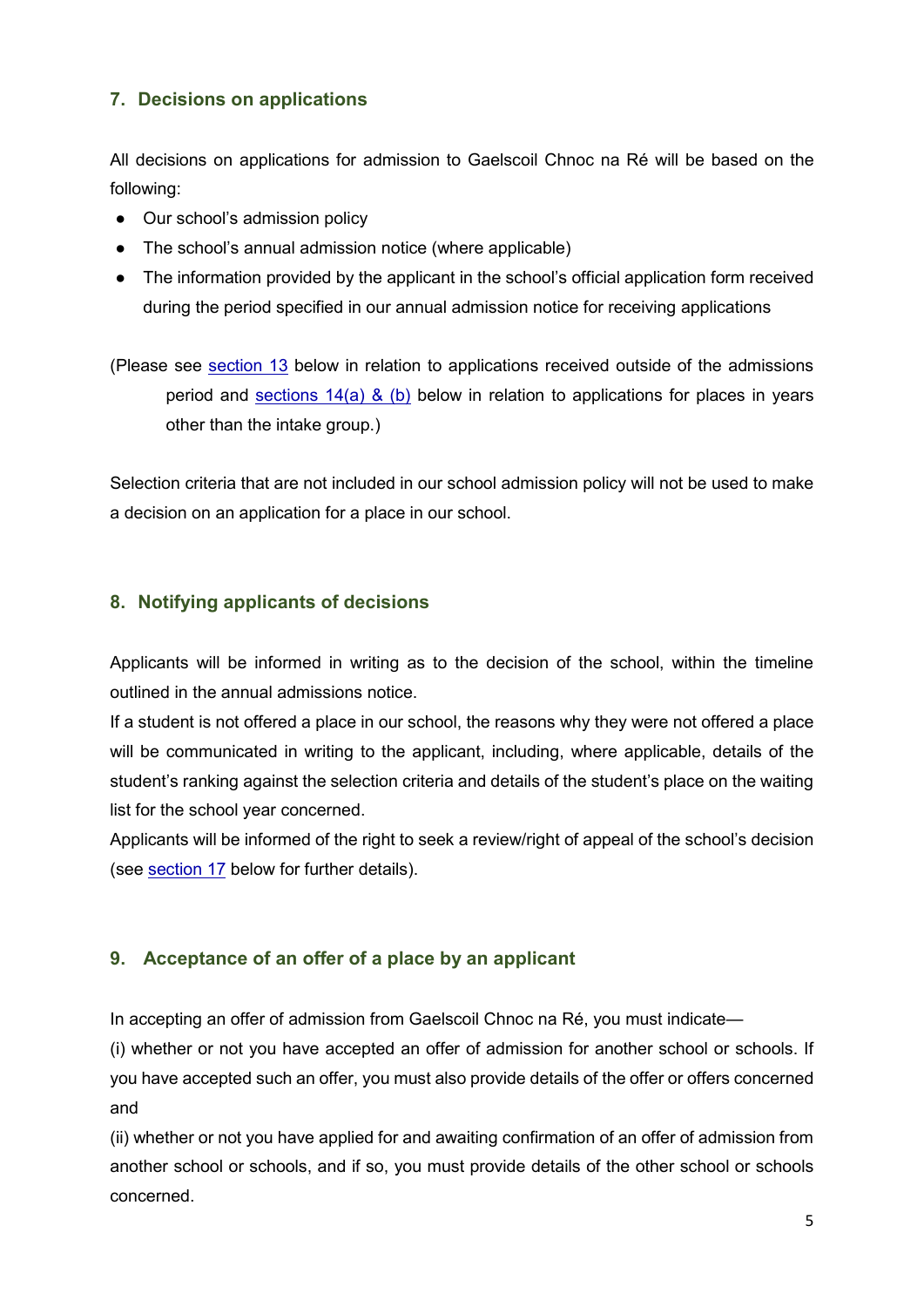### **10.Circumstances in which offers may not be made or may be withdrawn**

An offer of admission may not be made or may be withdrawn by Gaelscoil Chnoc na Ré where—

- (i) it is established that information contained in the application is false or misleading.
- (ii) an applicant fails to confirm acceptance of an offer of admission on or before the date set out in the annual admission notice of the school.
- (iii) the parent of a student, when required by the principal in accordance with section 23(4) of the Education (Welfare) Act 2000, fails to confirm in writing that the code of behaviour of the school is acceptable to him or her and that he or she shall make all reasonable efforts to ensure compliance with such code by the student; or
- (iv) an applicant has failed to comply with the requirements of 'acceptance of an offer' as set out in [section 9](#page-4-0) above.

### **11.Sharing of Data with other schools**

Applicants should be aware that section 66(6) of the Education (Admission to Schools) Act 2018 allows for the sharing of certain information between schools in order to facilitate the efficient admission of students.

# **Section 66(6) allows a school to provide a patron or another board of management with a list of the students in relation to whom—**

- (i) an application for admission to the school has been received,
- (ii) an offer of admission to the school has been made, or
- (iii) an offer of admission to the school has been accepted.

#### **The list may include any or all of the following:**

- (i) the date on which an application for admission was received by the school;
- (ii) the date on which an offer of admission was made by the school;
- (iii) the date on which an offer of admission was accepted by an applicant;

(iv) a student's personal details including his or her name, address, date of birth and personal public service number (within the meaning of section 262 of the Social Welfare Consolidation Act 2005).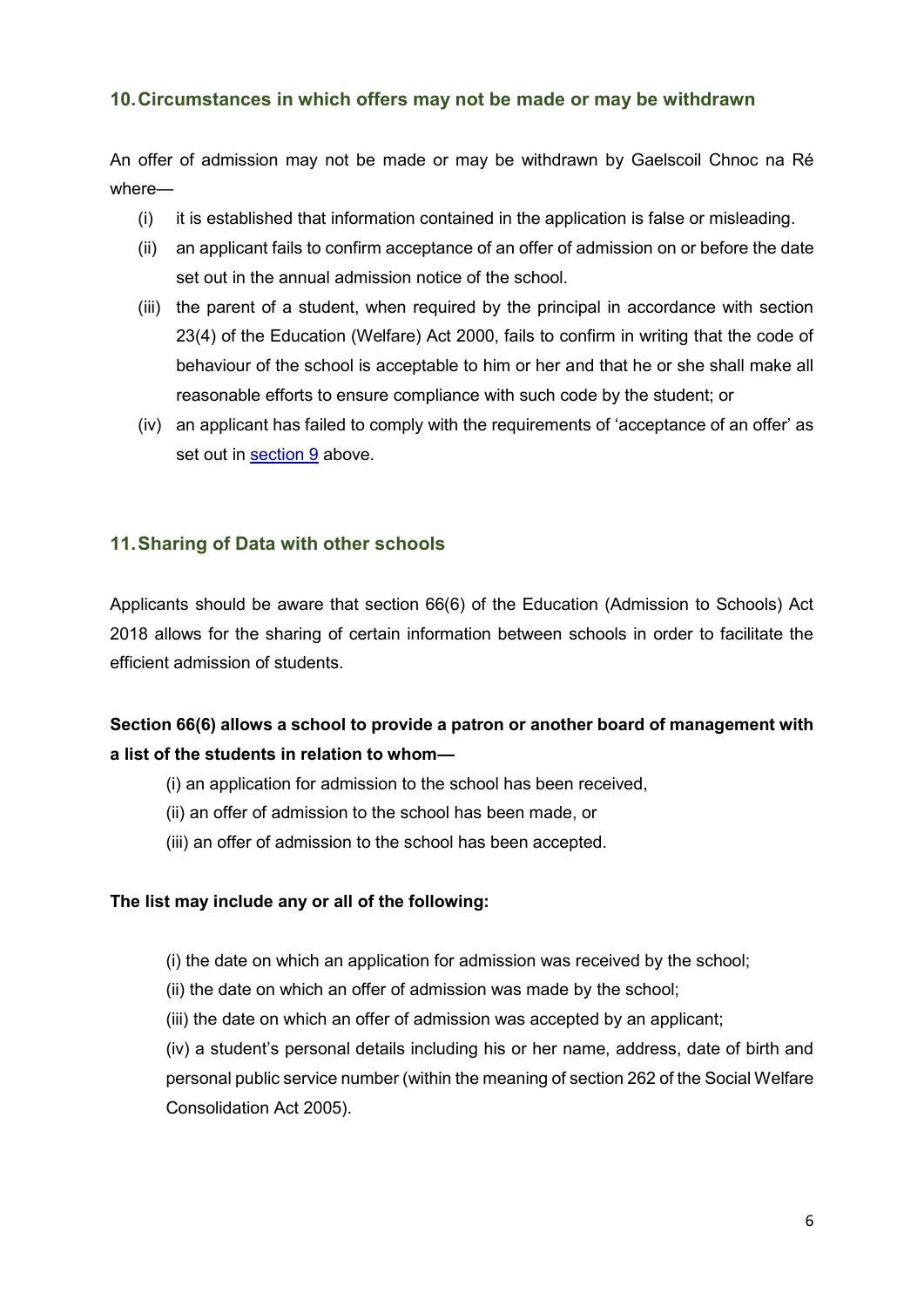### **12.Waiting list in the event of oversubscription**

In the event of there being more applications to the school year concerned than places available, a waiting list of students whose applications for admission to Gaelscoil Chnoc na Ré were unsuccessful due to the school being oversubscribed will be compiled and will remain valid for the school year in which admission is being sought.

Placement on the waiting list of Gaelscoil Chnoc na Ré is in the order of priority assigned to the students' applications after the school has applied the selection criteria in accordance with this admission policy.

Offers of any subsequent places that become available for and during the school year in relation to which admission is being sought will be made to those students on the waiting list, in accordance with the order of priority in relation to which the students have been placed on the list.

### <span id="page-6-0"></span>**13.Late Applications**

A place will be offered if a place is available in the school.

If there is an over-subscription for places at the school following the main admissions process, any school place that subsequently emerges from the waiting list created from that process will be filled.

<span id="page-6-1"></span>If applications are received after the closing date as set out in the Annual Admission Notice a supplementary waiting list will be created. The main waiting list will be cleared before candidates are offered places on this supplementary list. When a space becomes available in the school, applications for the supplementary waiting list will be considered against the selection criteria in this admissions policy on the day that that place becomes available in accordance with the School Admissions Act 2018 and in accordance with any regulations made under that Act.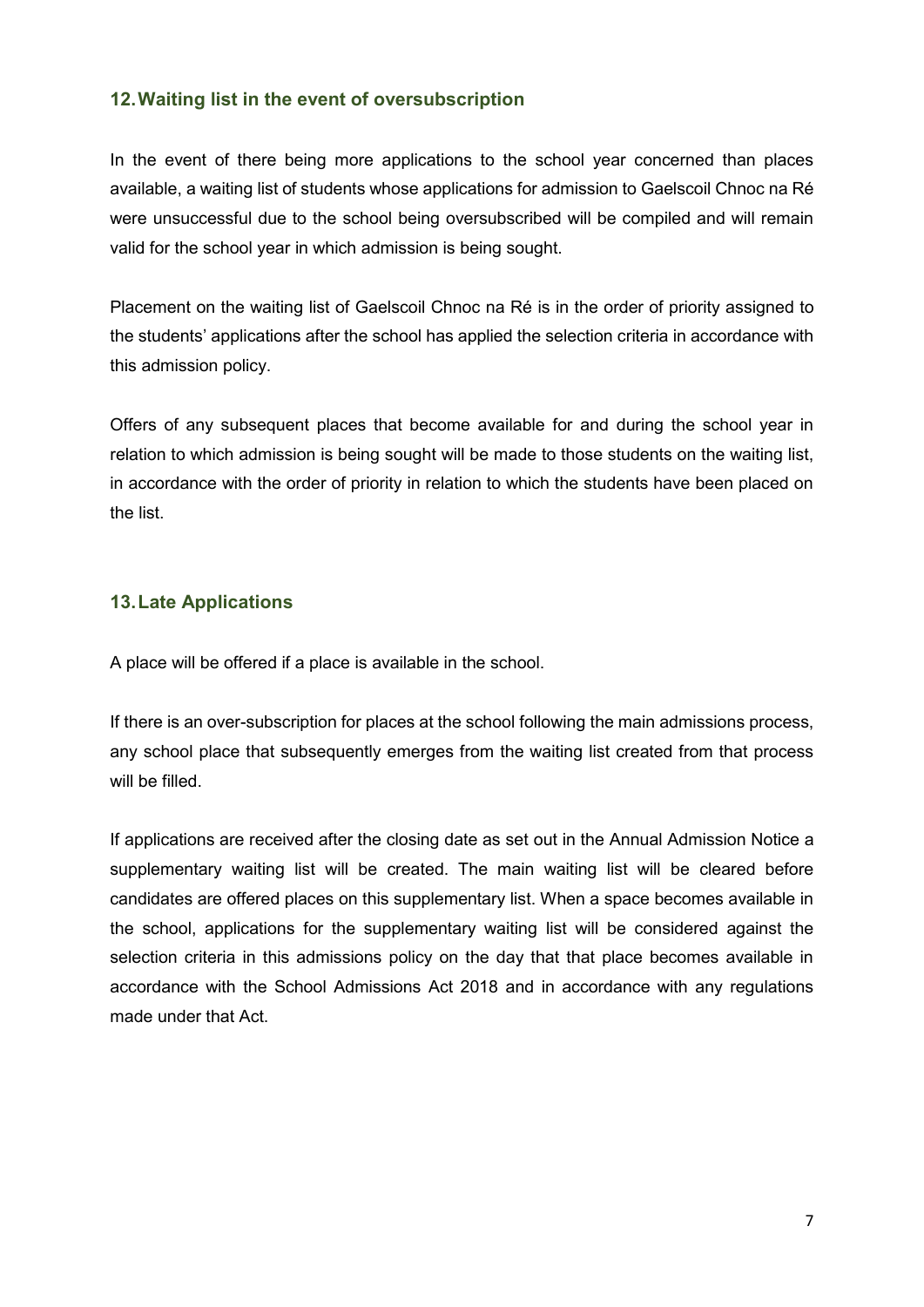# **14.Procedures for admission of students to other years and during the school year**

**14 (a)** The procedures of the school in relation to the admission of students who are not already admitted to the school to classes or years **other than the school's intake group** are as follows:

Parents/guardians wishing to apply for a place in any class other than Junior Infants must write an application letter to this effect to the Chairperson of the Board. The decision to accept children in any other class is a matter for the Board of Management to decide.

#### **Senior Infants / 1st Class**

Places will be allocated if places are available in the following classes: Senior Infants and 1st Class. Where the number of applications exceeds the number of places available in the relevant class, the school will apply the selection criteria set out in Section 5 of this policy applies to such applications. Where no places are available, the child's name will be placed on the waiting list in accordance with Section 12 of this policy.

#### **2nd to 6th Class**

Children in 2nd to 6th class will be given a place if there is space in the class **and** the Principal / Board of Management decides that the child's Irish language ability is at a level that would allow the child to function and learn in class and where other pupils would not have to turn to English to communicate. **The parent/guardian will be required to provide evidence of this standard.** The Board of Management will have the final decision in these cases.

**14 (b)** The procedures of the school in relation to the admission of students who are not already admitted to the school, after the commencement of the school year in which admission is sought, are as follows:

Parents / guardians wishing to apply for a place in any class other than Junior Infants must write an application letter to this effect to the Chairperson of the Board. The decision to accept children in any other class is a matter for the Board of Management to decide.

#### **Senior Infants / 1st Class**

Places will be allocated if places are available in the following classes: Senior Infants and 1st Class. Where the number of applications exceeds the number of places available in the relevant class, the school will apply the selection criteria set out in Section 5 of this policy applies to such applications. Where no places are available, the child's name will be placed on the waiting list in accordance with Section 12 of this policy.

#### **2nd to 6th Class**

Children in 2nd to 6th class will be given a place if there is space in the class **and** the Principal / Board of Management decides that the child's Irish language ability is at a level that would allow the child to function and learn in class and where other pupils would not have to turn to English to communicate. **The parent / guardian will be required to provide evidence of this standard.** The Board of Management will have the final decision in these cases.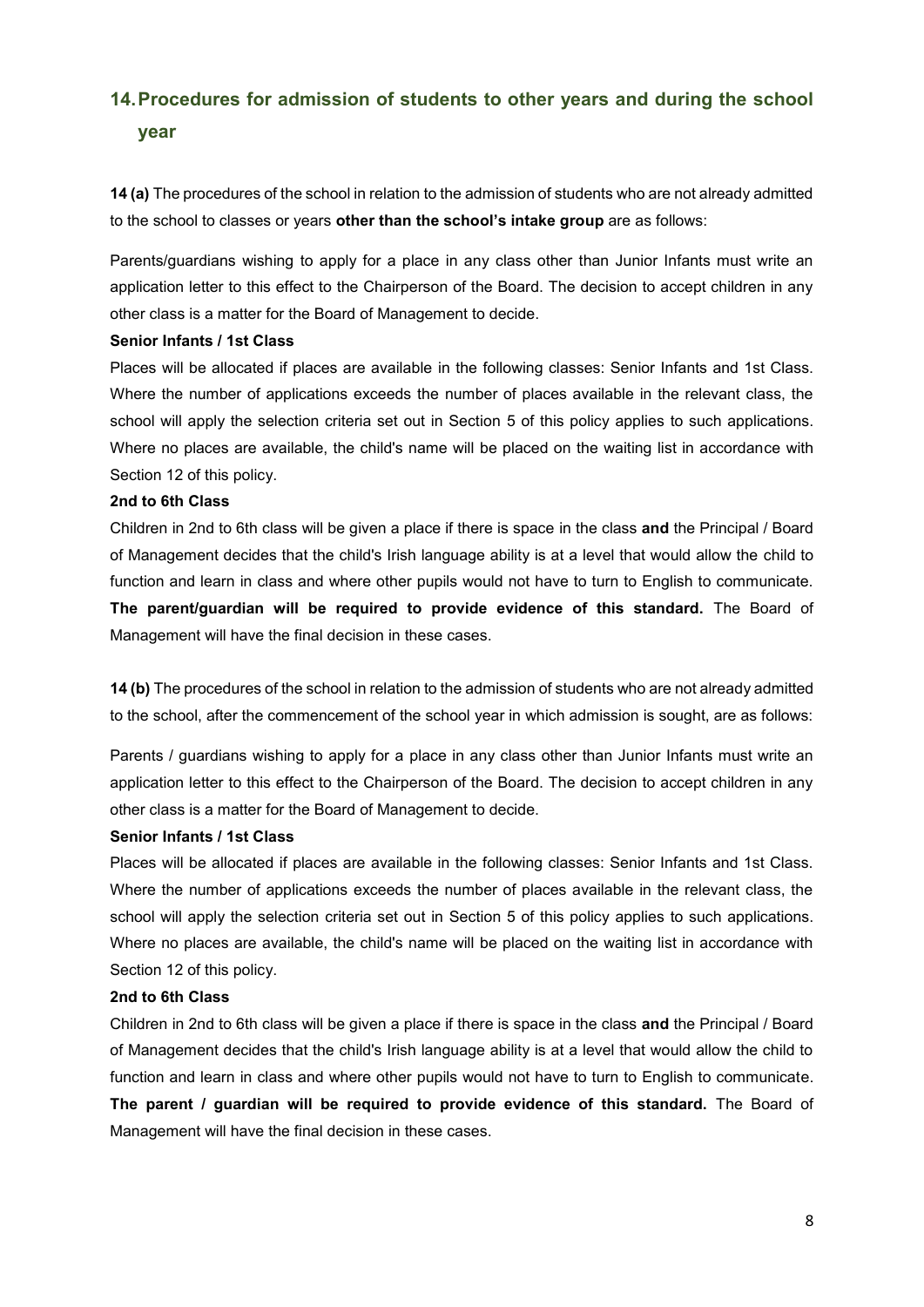# **15.Declaration in relation to the non-charging of fees**

This rule applies to all schools.

The board of Gaelscoil Chnoc na Ré or any persons acting on its behalf will not charge fees for or seek payment or contributions (howsoever described) as a condition of-

- (a) an application for admission of a student to the school, or
- (b) the admission or continued enrolment of a student in the school.

## **16. Arrangements regarding students not attending religious instruction**

Our school welcomes all pupils. The following are the school's arrangements for students, where the parents or in the case of a student who has reached the age of 18 years, the student, who has requested that the student attend the school without attending religious instruction in the school. These arrangements will not result in a reduction in the school day of such students:

An application should be made in writing to the School Principal to arrange a meeting with the student's parents / guardians to discuss how best to meet that request.

### **17. Reviews/appeals**

#### **Review of decisions by the board of Management**

The parent of the student, or in the case of a student who has reached the age of 18 years, the student, may request the board to review a decision to refuse admission. Such requests must be made in accordance with Section 29C of the Education Act 1998.

The timeline within which such a review must be requested and the other requirements applicable to such reviews are set out in the procedures determined by the Minister under section 29B of the Education Act 1998 which are published on the website of the Department of Education and Skills.

The board will conduct such reviews in accordance with the requirements of the procedures determined under Section 29B and with section 29C of the Education Act 1998.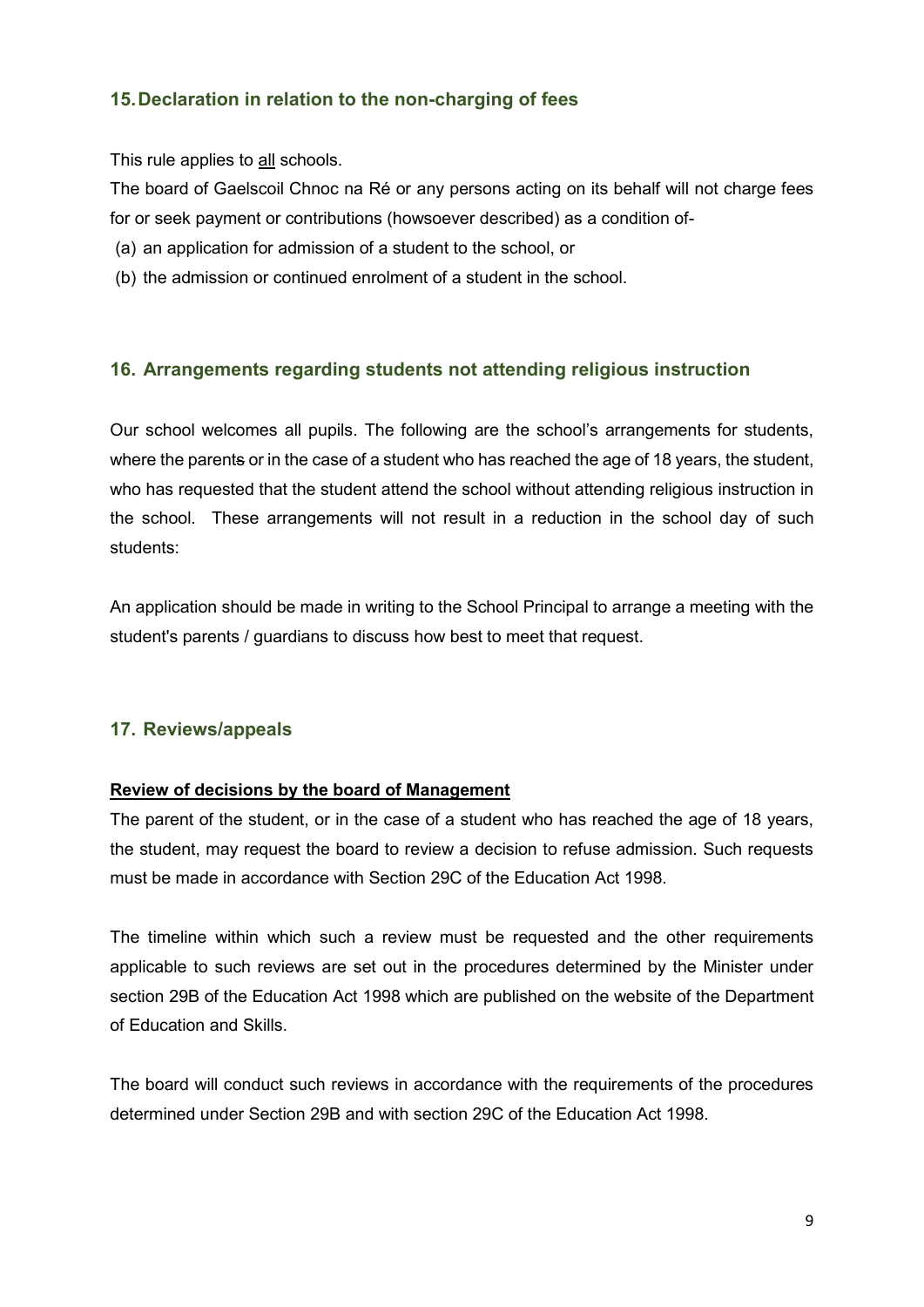**Note:** Where an applicant has been refused admission due to the school being oversubscribed, the applicant **must request a review** of that decision by the board of management prior to making an appeal under section 29 of the Education Act 1998.

Where an applicant has been refused admission due to a reason other than the school being oversubscribed, the applicant **may request a review** of that decision by the board of management prior to making an appeal under section 29 of the Education Act 1998.

### **Right of appeal**

Under Section 29 of the Education Act 1998, the parent of the student, or in the case of a student who has reached the age of 18 years, the student, may appeal a decision of this school to refuse admission.

An appeal may be made under Section 29 (1)(c)(i) of the Education Act 1998 where the refusal to admit was due to the school being oversubscribed.

An appeal may be made under Section 29 (1)(c)(ii) of the Education Act 1998 where the refusal to admit was due a reason other than the school being oversubscribed.

Where an applicant has been refused admission due to the school being oversubscribed, the applicant **must request a review** of that decision by the board of management **prior to making an appeal** under section 29 of the Education Act 1998. (see Review of decisions by the Board of Management)

Where an applicant has been refused admission due to a reason other than the school being oversubscribed, the applicant **may request a review** of that decision by the board of management prior to making an appeal under section 29 of the Education Act 1998. (see Review of decisions by the Board of Management)

Appeals under Section 29 of the Education Act 1998 will be considered and determined by an independent appeals committee appointed by the Minister for Education and Skills.

The timeline within which such an appeal must be made and the other requirements applicable to such appeals are set out in the procedures determined by the Minister under section 29B of the Education Act 1998 which are published on the website of the Department of Education and Skills.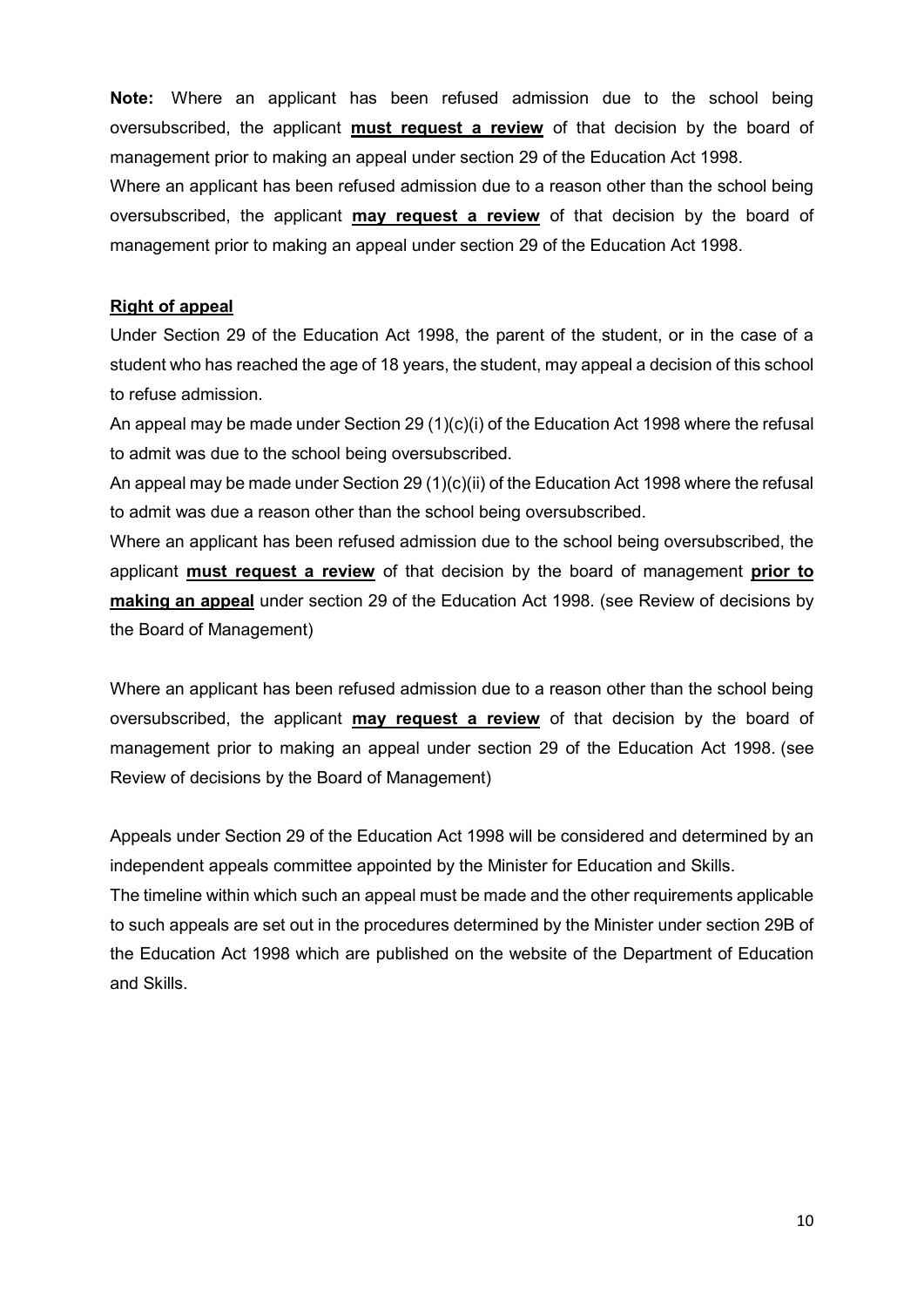

**Polasaí Iontrála 2021-22 Gaelscoil Chnoc na Ré Seoladh na Scoile: Baile Uí Dhúgáin, Sligeach**

**Uimhir rolla: 20044I**

**Pátrún na Scoile: An Foras Pátrúnachta**

## **1. Réamhrá**

Comhlíonann an Polasaí Iontrála seo ceanglais an Achta Oideachais 1998, an Achta Oideachais (Iontráil i Scoileanna) 2018 agus an Achta um Stádas Comhionann 2000. Agus an polasaí seo á dhréachtú, chuaigh bord bainistíochta na scoile i gcomhairle le foireann na scoile, le pátrún na scoile agus le tuismitheoirí leanaí atá ag freastal ar an scoil.

D'fhaomh an pátrún scoile an polasaí ar an **10/06/2020.** Tá sé foilsithe ar shuíomh gréasáin na scoile agus cuirfear ar fáil i gcóip chrua é ar iarratas d'aon duine a iarrann é.

Tá na dátaí agus na hamlínte ábhartha do pholasaí iontrála Gaelscoil Chnoc na Ré leagtha amach san fhógra maidir le hiontráil bhliantúil na scoile a fhoilsítear go bliantúil ar shuíomh gréasáin na scoile seachtain amháin ar a laghad roimh thús an phróisis iontrála don scoilbhliain lena mbaineann.

Ní mór an polasaí seo a léamh i gcomhar leis an bhfógra maidir le hIontráil Bhliantúil na scoile don scoilbhliain lena mbaineann.

Foilsítear an fhoirm iarratais i gcomhair iontrála ar shuíomh gréasáin na scoile agus cuirfear cóip chrua di ar fáil d'aon duine a iarrann sin.

Beidh tús áite ag an leagan Gaeilge den pholasaí seo i gcás neamhréitigh.

# **2. Spiorad sainiúil agus cuspóirí ginearálta na scoile**

Is bunscoil lán-Ghaeilge de chuid An Foras Pátrúnachta í Gaelscoil Chnoc na Ré. Is scoil chomhoideachasúil í a bhí bunaithe i 1996 agus tá éiteas caitliceach aici.

Is príomhchuspóir na scoile í an Ghaeilge a chothú. Cuirimid fáilte roimh pháistí beag beann ar a gcúlra, creidimh nó riachtanais speisialta. Is iad spriocanna na scoile: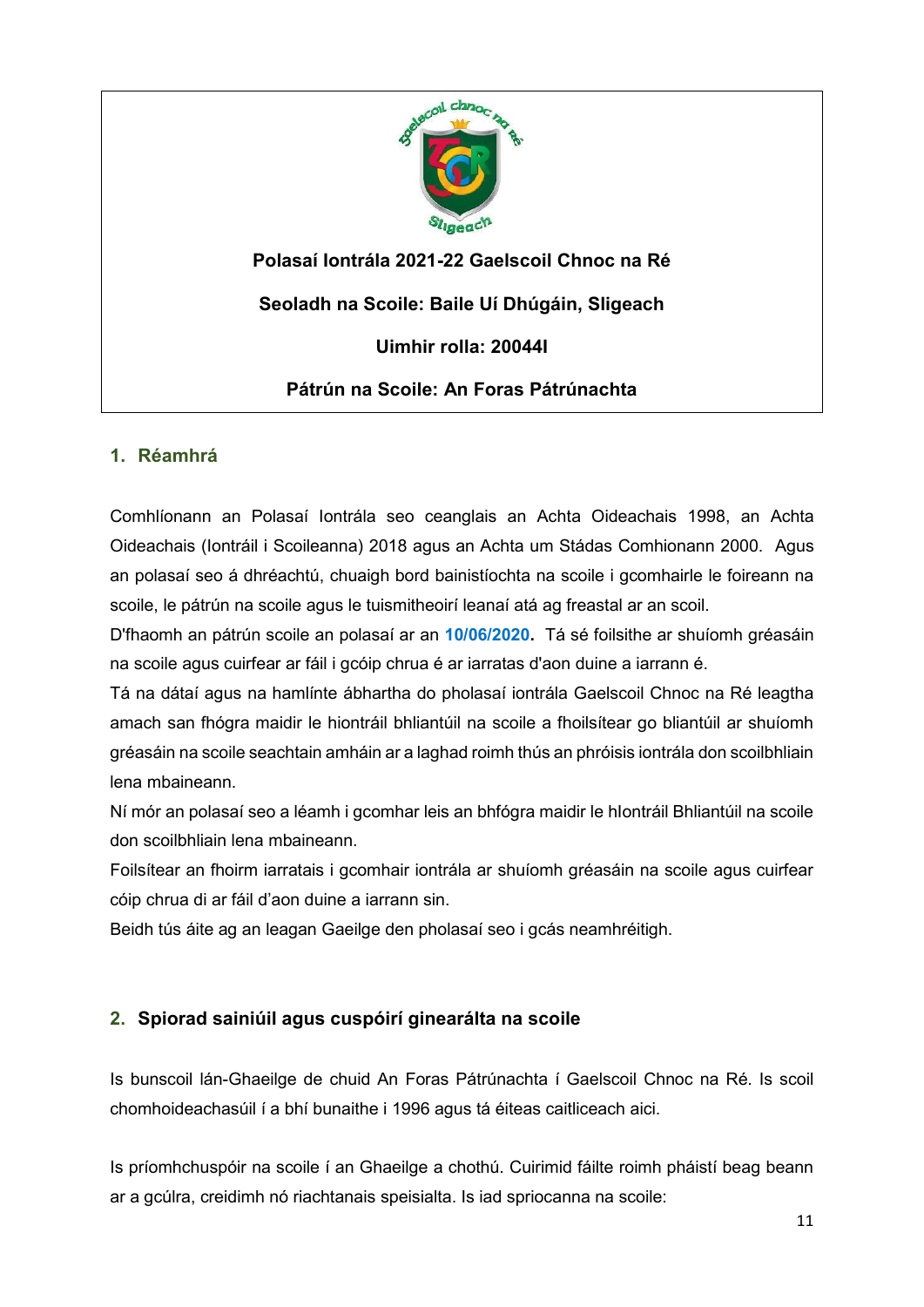- Oiliúint bhunúsach a thabhairt do na daltaí ionas go mbeidh gach duine díobh in ann saol iomlán neamhspleách a chaitheamh. Chuige sin tá sé mar aidhm againn oiliúint spioradálta, morálta, intleachtúil a thabhairt chomh maith le hoiliúint ar na mothúcháin agus an saol sóisialta.
- Atmaisféar a chothú ina mbeidh muinín ag an bhfoireann as a chéile agus pearsantacht an dalta a fhorbairt.
- Dílseacht agus ómós don duine a chothú.
- Pearsantacht iomlán a fhorbairt sa tslí is go mbeidh gach dalta ina C(h)ríostaí agus ina s(h)aoránach maith.
- Meas ar an fhírinne a chothú, ionas go mbeidh tuiscint ag na daltaí uirthi.
- Feicimid go bhfuil sé thar a bheith tábhachtach go mbeadh comhoibriú idir gach rann i dtimpeallacht na scoile, i.e. na daltaí, tuismitheoirí, an Bord Bainistíochta, Pátrún na scoile, an Chigireacht, agus an Roinn Oideachais & Scileanna.

# **3. Ráiteas maidir le hIontráil**

Ní dhéanfaidh Gaelscoil Chnoc na Ré idirdhealú maidir le dalta a ligean isteach i scoil ar bhonn aon cheann díobh seo a leanas:

- (a) inscne an dalta nó an iarratasóra i leith an dalta lena mbaineann,
- (b) stádas sibhialta an dalta nó an iarratasóra i leith an dalta lena mbaineann,
- (c) stádas teaghlaigh an dalta nó an iarratasóra i leith an dalta lena mbaineann,
- (d) gnéaschlaonadh an dalta nó an iarratasóra i leith an dalta lena mbaineann,
- (e) reiligiún an dalta nó an iarratasóra i leith an dalta lena mbaineann,
- (f) bunús mhíchumas an dalta nó an iarratasóra i leith an dalta lena mbaineann,
- (g) cine an dalta nó an iarratasóra i leith an dalta lena mbaineann,
- (h) dalta nó iarratasóir ó phobal an lucht siúil i leith an dalta lena mbaineann, nó
- (i) riachtanais speisialta oideachais a bheith ag an dalta nó ag an iarratasóir i leith an dalta lena mbaineann.

De réir Alt 61 (3) den Acht Oideachas 1998, forléireofar 'foras stádais shibhialta', 'foras míchumais', 'leithcheal', 'foras stádas teaghlaigh', 'foras inscne', 'foras cine', 'foras reiligiúin', 'foras gnéaschlaonta' agus 'foras pobail Taistil' de réir alt 3 den Acht um Stádas Comhionann 2000.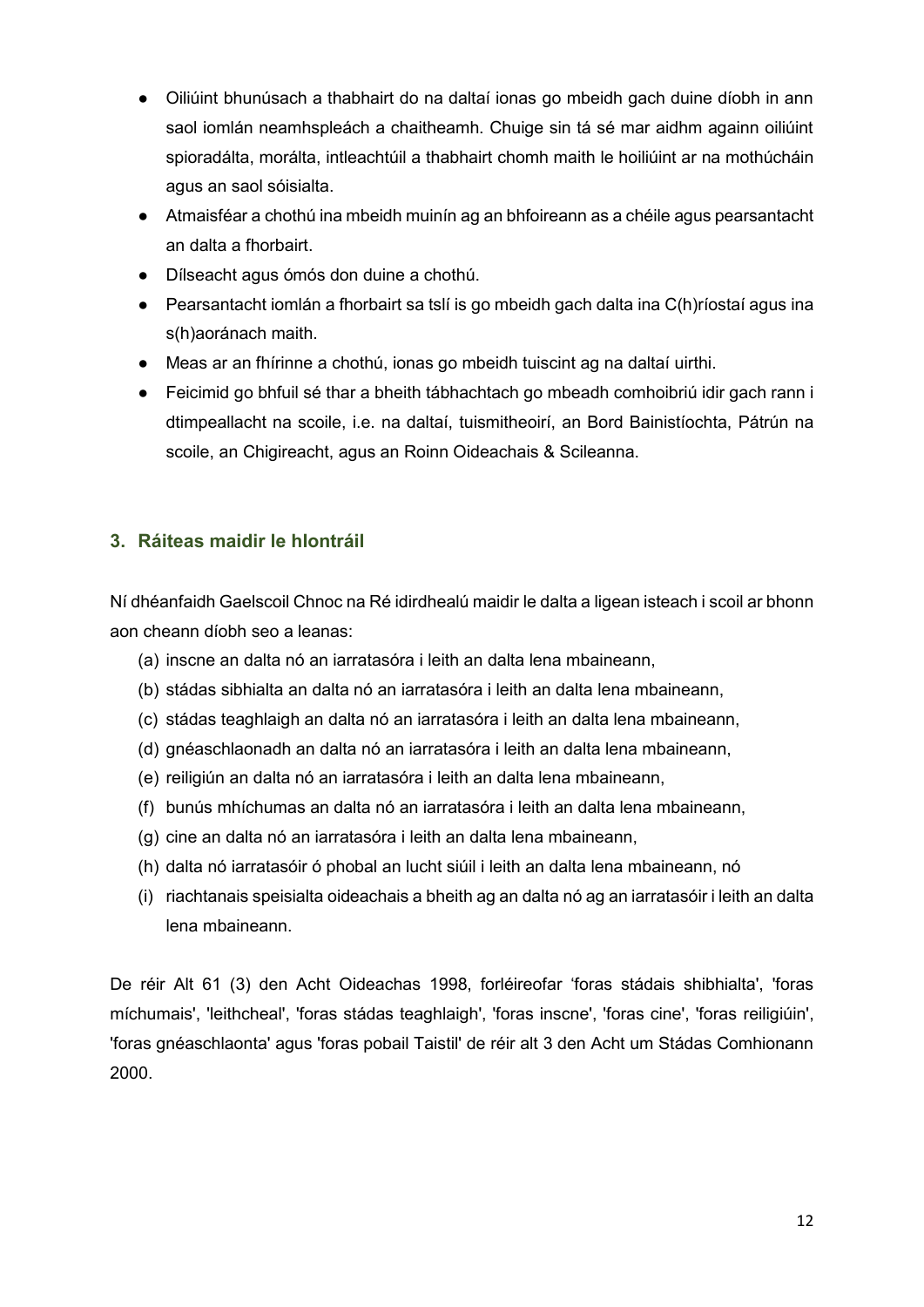## **4. Daltaí a Ligean Isteach**

Ligfidh an scoil seo isteach gach dalta atá ag lorg iontrála ach amháin sna cásanna a leanas:

- a) i gcás ina bhfuil ró-éileamh ar an scoil (féach [alt 5](file:///C:/Users/user/Desktop/scoil2020/foras/PolasaiIontrala/Claruchain2021/20044I-GSChnoc%20na%20Ré-Polasaí%20Iontrála.docx%23_heading=h.gjdgxs) thíos le haghaidh tuilleadh sonraí)
- b) i gcás go dteipeann ar thuismitheoir dalta, nuair a éilíonn an príomhoide é de réir alt 23(4) den Acht Oideachais (Leas) 2000, a dhearbhú i scríbhinn go bhfuil cód iompair na scoile inghlactha dó nó di agus go ndéanfaidh sé nó sí gach iarracht réasúnach lena chinntiú go gcomhlíonfaidh an dalta an cód sin

### **5. Ró-éileamh**

Sa chás go bhfuil ró-éileamh ar an scoil, déanfaidh an scoil na critéir roghnaithe a leanas a chur i bhfeidhm **san ord ina bhfuil siad thíos** maidir leis na hiarratais a fhaightear laistigh den amlíne chun iarratais a fháil mar atá leagtha amach i bhfógra iontrála na scoile agus na hiarratais ar chead isteach á gcinneadh aici.

- **1. Deartháireacha, deirfiúracha, leath-shiblíní, siblíní altramaigh nó siblíní uchtaithe le daltaí reatha na scoile.**
- **2. Páistí gur deimhin leis an scoil gur ghnóthaigh an dalta leibhéal líofachta sa Ghaeilge agus gur dhócha go rachadh an líofacht sin ar gcúl mura ligfí isteach i scoil lán-Ghaeilge é/í.\***
- **3. Páistí a bhfuil deartháir, deirfiúr, leath-shiblín, siblín altramaigh nó siblín uchtaithe acu a d'fhreastail ar an scoil cheana féin.**
- **4. De réir aoise; an páiste is sine ar dtús.**

*\*Beidh an dualgas iomlán ar thuismitheoirí/chaomhnóirí fianaise leordhóthanach a chur ar fáil chun leibhéal líofachta sa Ghaeilge a léiriú don bhord. Féach eolas breise sa cháipéis ábhartha atá ar fáil ón scoil.* 

Sa chás go bhfuil beirt daltaí nó níos mó ar chomhchéim le haghaidh áite nó áiteanna in aon cheann de na catagóirí critéir roghnúcháin thuas (agus líon na n-iarratasóirí níos mó ná líon na n-áiteanna atá fágtha), beidh feidhm ag na socruithe a leanas:

<span id="page-12-0"></span>Tá sé de cheart ag Bord na scoile uaslíon na ndaltaí in aon rang ar leith a leagadh síos. Is é an t-uaslíon daltaí a cheadófar sna Naíonáin Shóisearacha ná 60. Tá an líon seo bunaithe ar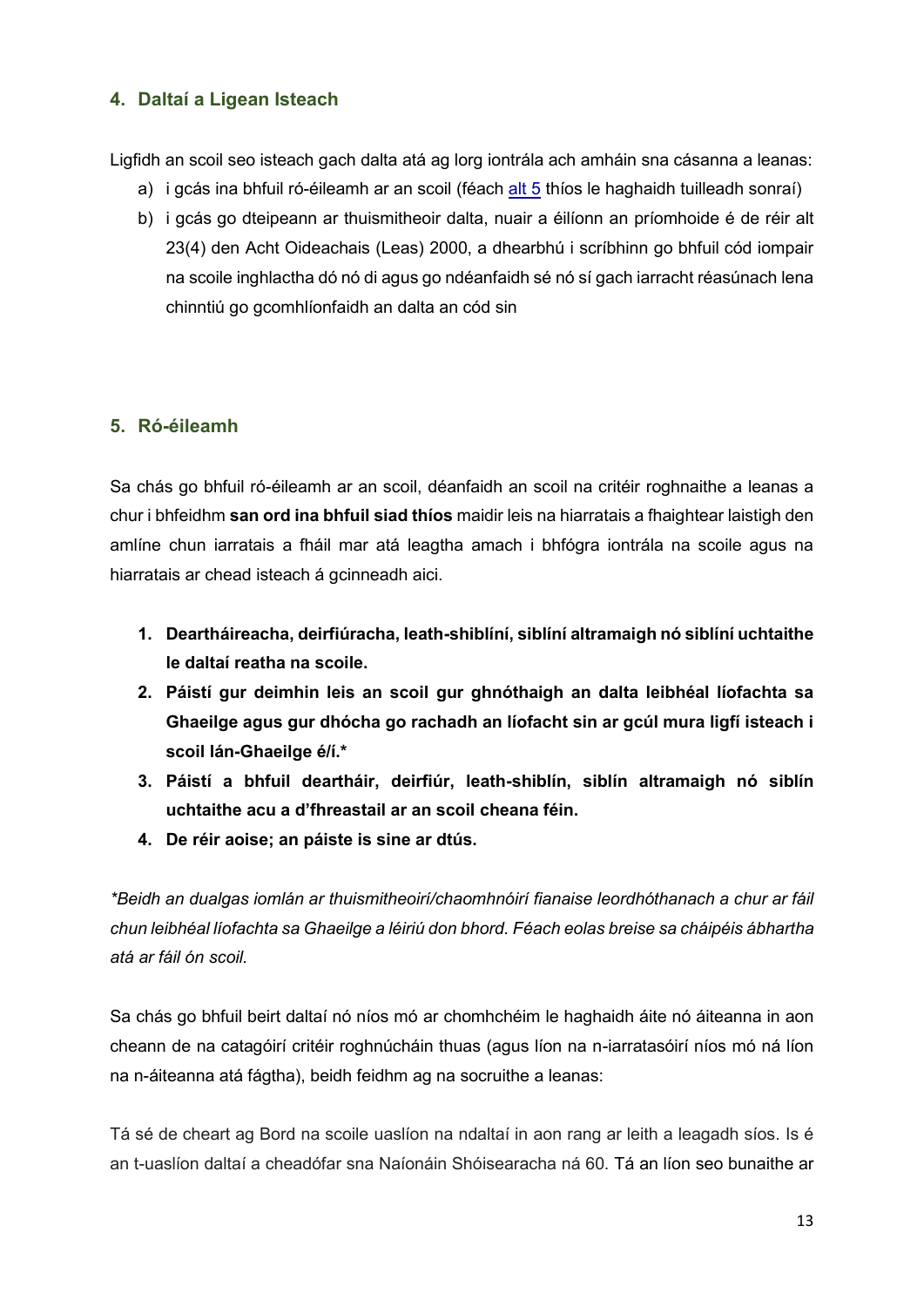dhóthain iarratas a fháil chun go bhfaighidh an scoil faomhadh na Roinne leis an dara múinteoir a fhostú; sa chás nach bhfaightear dóthain iarratas is é an t-uaslíon ná 30.

Má tá beirt daltaí nó níos mó ceangailte faoi chritéar 1/2/3, socrófar tús áite de réir an chéad chritéar eile ar an liosta. Má tá critéar 4 i gceist, cuirfear san áireamh an t-am ar rugadh an leanbh atá ar fáil ar an deimhniú breithe.

# **6. An méid nach mbreithneofar ná nach gcuirfear san áireamh**

De réir alt 62(7)(e) den Acht Oideachais 1998, ní dhéanfaidh an scoil aon cheann díobh seo a leanas a bhreithniú ná a chur san áireamh agus iarratais ar chead isteach á gcinneadh nó nuair a bhíonn dalta á c(h)ur ar liosta feithimh le haghaidh iontrála sa scoil.

- (a) freastal roimh ré ag dalta ar réamhscoil nó ar sheirbhís réamhscoile, lena n-áirítear naíonraí,
- (b) íocaíocht táillí nó ranníocaíochtaí (cibé slí a dtuairiscítear é) leis an scoil;
- (c) cumas, scileanna nó inniúlacht acadúil an dalta; seachas i ndáil le:
	- ligean isteach i scoil lán-Ghaeilge, de réir fhorálacha alt 62(9) den Acht
- (d) gairm, stádas airgeadais, cumas acadúil, scileanna nó inniúlacht tuismitheoirí dalta;
- (e) ceanglas go bhfreastalóidh dalta, nó a t(h)uismitheoirí ar agallamh, lá oscailte nó cruinniú eile mar choinníoll iontrála;
- (f) ceangal dalta leis an scoil de bhua duine dá t(h)eaghlach ag freastal ar an scoil nó a d'fhreastail ar an scoil roimhe sin;
	- seachas go bhfuil sé i gceist ag an scoil:
		- critéir roghnúcháin a chur san áireamh bunaithe ar dheartháireacha nó deirfiúracha dalta atá ag freastal ar an scoil faoi láthair nó a d'fhreastail ar an scoil roimhe seo.
- (g) an dáta agus an t-am ar ghlac an scoil le hiarratas iontrála

Tá sé seo faoi réir an iarratais a bheith faighte ag am ar bith le linn na tréimhse a shonraítear chun iarratais a fháil- mar atá leagtha amach i bhfógra iontrála bliantúil na scoile don scoilbhliain lena mbaineann.

Tá sé seo faoi réir freisin ag tairiscintí a bheith tugtha ag an scoil go foirmiúil i scríbhinn cheana fein, bunaithe ar liostaí feithimh reatha (suas go dtí an 31ú Eanáir 2025 amháin).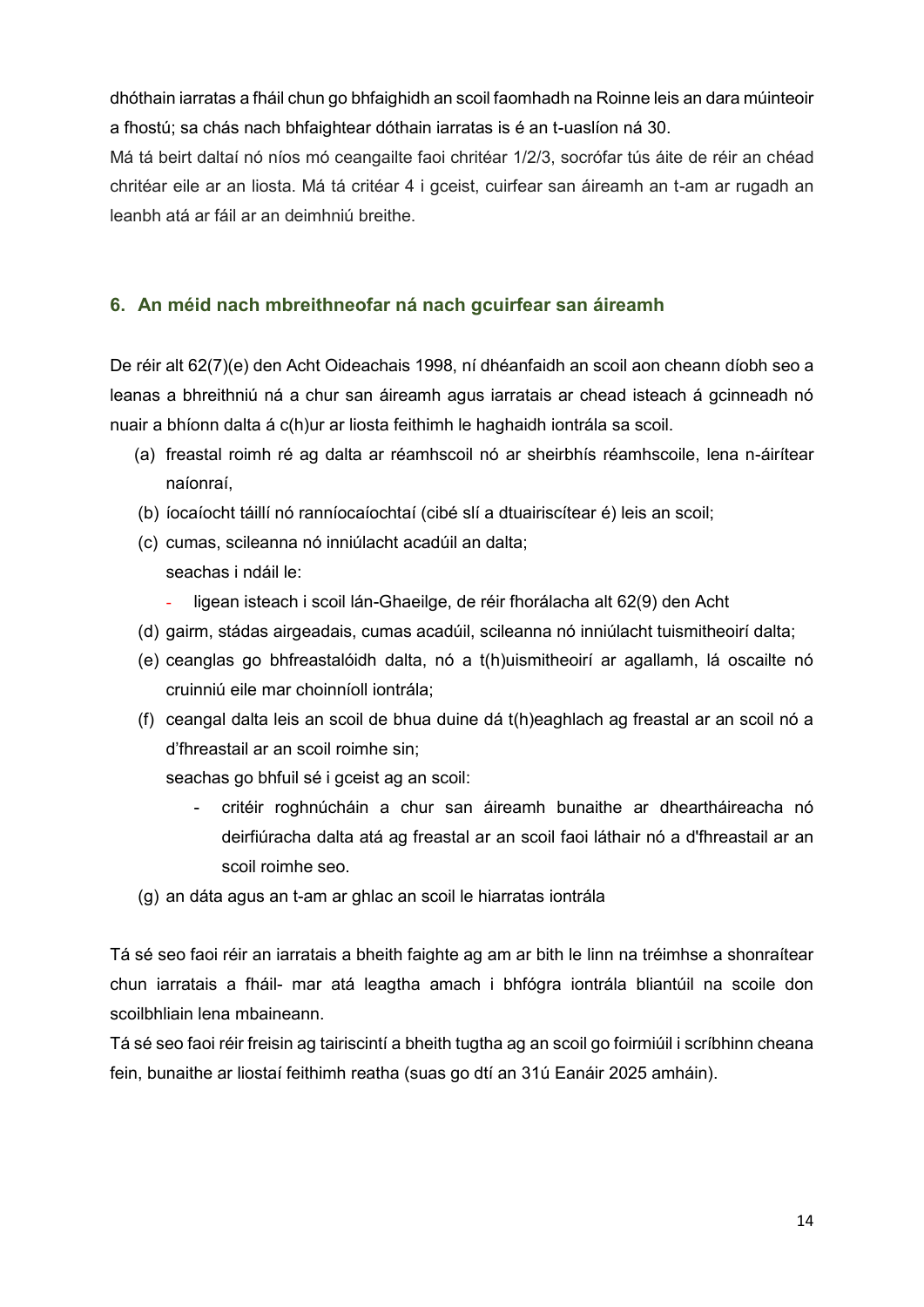# **7. Cinntí ar iarratais**

Beidh na cinntí go léir maidir le hiarratais ar iontráil chuig Gaelscoil Chnoc na Ré bunaithe ar na nithe a leanas:

- Polasaí iontrála na scoile
- Fógra iontrála bliantúil na scoile (nuair is cuí);
- An fhaisnéis a chuir an t-iarratasóir ar fáil i bhfoirm iarratais oifigiúil na scoile a fuarthas le linn na tréimhse atá sonraithe inár bhfógra iontrála bliantúil chun iarratais a fháil;

` (Féach **[alt 13](file:///C:/Users/user/Desktop/scoil2020/foras/PolasaiIontrala/Claruchain2021/20044I-GSChnoc%20na%20Ré-Polasaí%20Iontrála.docx%23_heading=h.2et92p0)** thíos maidir le hiarratais a fuarthas lasmuigh den tréimhse iontrála agus **[ailt](file:///C:/Users/user/Desktop/scoil2020/foras/PolasaiIontrala/Claruchain2021/20044I-GSChnoc%20na%20Ré-Polasaí%20Iontrála.docx%23_heading=h.tyjcwt)  [14 \(a\) & \(b\)](file:///C:/Users/user/Desktop/scoil2020/foras/PolasaiIontrala/Claruchain2021/20044I-GSChnoc%20na%20Ré-Polasaí%20Iontrála.docx%23_heading=h.tyjcwt)** thíos maidir le hiarratais ar áiteanna i mblianta seachas an grúpa ligthe isteach.)

Ní úsáidfear critéir roghnúcháin nach n-áirítear inár bpolasaí iontrála scoile chun cinneadh a dhéanamh maidir le hiarratas ar áit inár scoil.

## **8. Cinntí a chur in iúl d'iarratasóirí**

Cuirfear iarratasóirí ar an eolas i scríbhinn maidir le cinneadh na scoile, laistigh den amlíne atá leagtha amach san fhógra bliantúil iontrála.

Mura dtairgtear áit do dhalta inár scoil, cuirfear na cúiseanna nár tairgeadh áit dó nó di ar fáil i scríbhinn don iarratasóir, lena n-áirítear, nuair is infheidhme, sonraí maidir le rangú an dalta i gcoinne na gcritéar roghnúcháin agus na sonraí faoi áit an dalta ara an liosta feithimh don scoilbhliain lena mbaineann.

Cuirfear iarratasóirí ar an eolas faoin gceart chun athbhreithniú/ceart achomhairc a lorg maidir le cinneadh na scoile (féach [alt 17](file:///C:/Users/user/Desktop/scoil2020/foras/PolasaiIontrala/Claruchain2021/20044I-GSChnoc%20na%20Ré-Polasaí%20Iontrála.docx%23_heading=h.4d34og8) thíos le haghaidh tuilleadh sonraí).

# **9. Glacadh le tairiscint áite ag iarratasóir**

Agus tairiscint iontrála á glacadh agat ó Gaelscoil Chnoc na Ré, ní mór duit an méid a leanas a léiriú:

(i) cé acu an bhfuil nó nach bhfuil glactha agat le tairiscint iontrála ar scoil nó ar scoileanna eile. Má ghlac tú le tairiscint den sórt sin, ní mór duit sonraí na tairisceana nó na dtairiscintí lena mbaineann a chur ar fáil freisin.

(ii) cé acu an bhfuil iarratas déanta agat ar thairiscint iontrála ó scoil nó ó scoileanna eile nó cé acu an bhfuil tú ag feitheamh lena dheimhniú, agus má tá, ní mór duit sonraí na scoile nó na scoileanna eile lena mbaineann a sholáthar.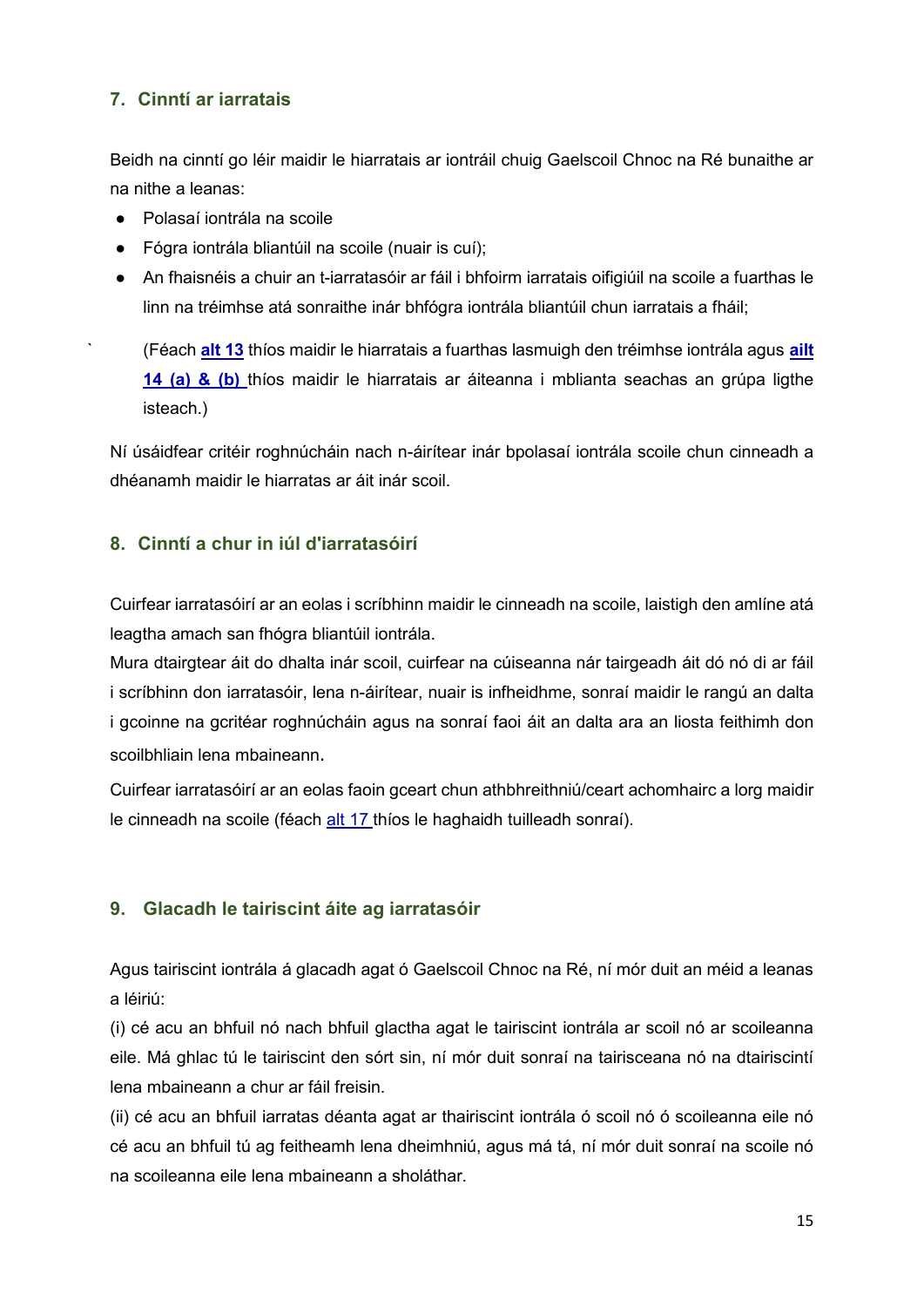# **10.Cúinsí nach féidir tairiscintí a dhéanamh ina leith nó a tharraingt siar**

Ní féidir le Gaelscoil Chnoc na Ré tairiscint iontrála a dhéanamh ná a tharraingt siar ach sna cásanna a leanas —

- (i) déantar amach go bhfuil an fhaisnéis atá san iarratas bréagach nó míthreorach.
- (ii) teipeann ar iarratasóir glacadh le tairiscint iontrála ar nó roimh an dáta atá leagtha amach i bhfógra iontrála bliantúil na scoile.
- (iii) má theipeann ar thuismitheoir dalta, nuair a éilíonn an príomhoide é de réir alt 23(4) den Acht Oideachais (Leas) 2000, a dhearbhú i scríbhinn go bhfuil cód iompair na scoile inghlactha dó nó di agus go ndéanfaidh sé nó sí gach iarracht réasúnach lena chinntiú go gcomhlíonfaidh an dalta an cód sin; nó
- (iv) teipeann ar iarratasóir riachtanais a chomhlíonadh chun 'glacadh le tairiscint' mar atá leagtha amach in Alt 9 thuas.

## **11. Sonraí a roinnt le scoileanna eile**

Ba chóir d'iarratasóirí a bheith feasach go gceadaítear le hAlt 66(6) den Acht Oideachas (Iontráil Scoileanna), 2018 comhroinnt sonraí idir scoileanna d'fhonn iontráil éifeachtach daltaí a éascú.

# **Tá ceadaithe de réir Alt 66 (6) do scoil liosta de na daltaí a sholáthar do phátrún nó do bhord bainistíochta eile:**

- (i) go bhfuarthas iarratas ar ligean isteach sa scoil,
- (ii) go ndearnadh tairiscint ar áit sa scoil, nó
- (iii) gur glacadh le tairiscint ar áit scoile.

#### **Féadfaidh aon cheann nó gach ceann díobh seo a leanas a bheith ar an liosta:**

- (i) an dáta a fuair an scoil iarratas ar áit scoile;
- (ii) an dáta a rinne an scoil tairiscint ar áit scoile;
- (iii) an dáta ar ghlac iarratasóir le tairiscint ar áit scoile;

(iv) sonraí pearsanta dalta(í) lena n-áirítear ainm, seoladh, dáta breithe agus uimhir seirbhíse poiblí pearsanta (de réir bhrí alt 262 den Acht Comhdhlúthaithe Leasa Shóisialaigh 2005).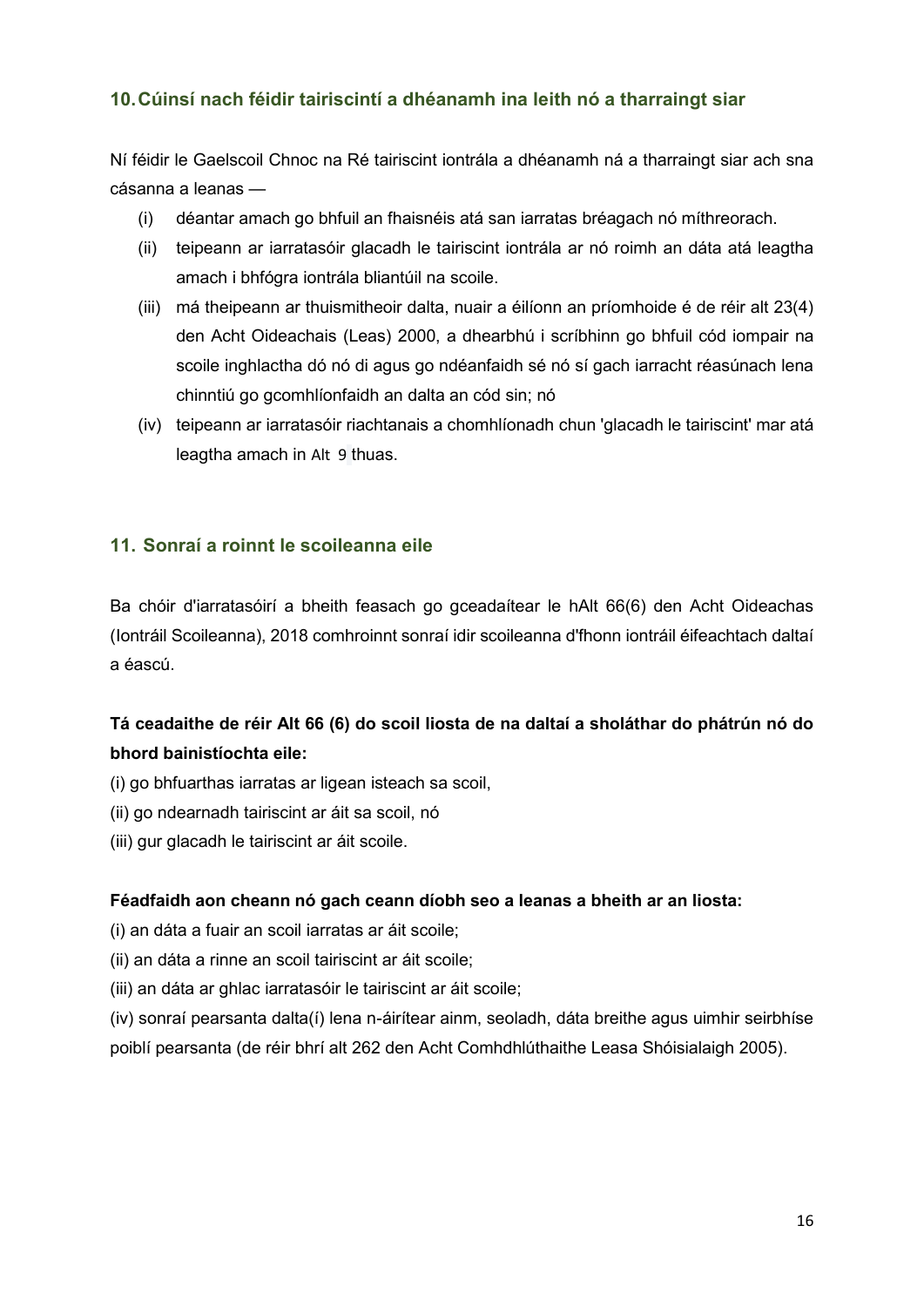### **12. Liosta feithimh i gcás ró-éilimh**

I gcás go mbeidh níos mó iarratas ar an scoilbhliain lena mbaineann ná na háiteanna atá ar fáil, tiomsófar liosta feithimh de dhaltaí nár éirigh lena n-iarratas ar iontráil chuig Gaelscoil Chnoc na Ré mar gheall ar ró-éileamh ar an scoil agus beidh siad bailí don scoilbhliain ina bhfuil cead isteach á lorg.

Tá socrúchán ar liosta feithimh Gaelscoil Chnoc na Ré san ord tosaíochta a shanntar d'iarratais na ndaltaí tar éis don scoil na critéir roghnúcháin a chur i bhfeidhm de réir an pholasaí iontrála seo.

Déanfar tairiscintí maidir le haon áiteanna ina dhiaidh sin a bheidh ar fáil don scoilbhliain agus lena linn a bhfuil cead isteach á lorg ina leith maidir leis na daltaí sin ar an liosta feithimh, de réir an oird tosaíochta ar cuireadh na daltaí ar an liosta.

Déanfar an liosta forlíontach feithimh a chruthú má fhaightear iarratais tar éis an dáta deiridh a leagtar amach san Fhógra Iontrála Bliantúil. Cuirfear na hiarratais in ord de réir na gcritéar roghnúcháin sa pholasaí iontrála seo. Beidh an chéad liosta feithimh glanta sula ndéanfar áiteanna a thairiscint d'iarrthóirí ar an liosta forlíontach seo.

#### **13. Iarratais Dhéanacha**

Déanfaidh áit a thairiscint má tá áit ar fáil sa scoil.

Má tá ró-éileamh ar áiteanna sa scoil tar éis an phríomhphróisis iontrála, líonfar aon áit scoile a thagann chun cinn ina dhiaidh sin ón liosta feithimh a cruthaítear as an bpróiseas sin.

Má fhaightear iarratais tar éis an dáta deiridh mar atá leagtha amach san Fhógra Iontrála Bliantúil déanfar liosta forlíontach feithimh a chruthú. Beidh an príomhliosta feithimh glanta sula ndéanfar áiteanna a thairiscint d'iarrthóirí ar an liosta forlíontach seo. Nuair a thagann spás chun cinn sa scoil, déanfar na hiarratais ar an liosta forlíontach feithimh a mheas de réir na gcritéar roghnúcháin sa pholasaí iontrála seo ar an lá a thagann an áit scoile sin chun cinn de réir an Achta um Iontrálacha Scoile 2018 agus de réir aon rialacháin a rinneadh faoin Acht sin.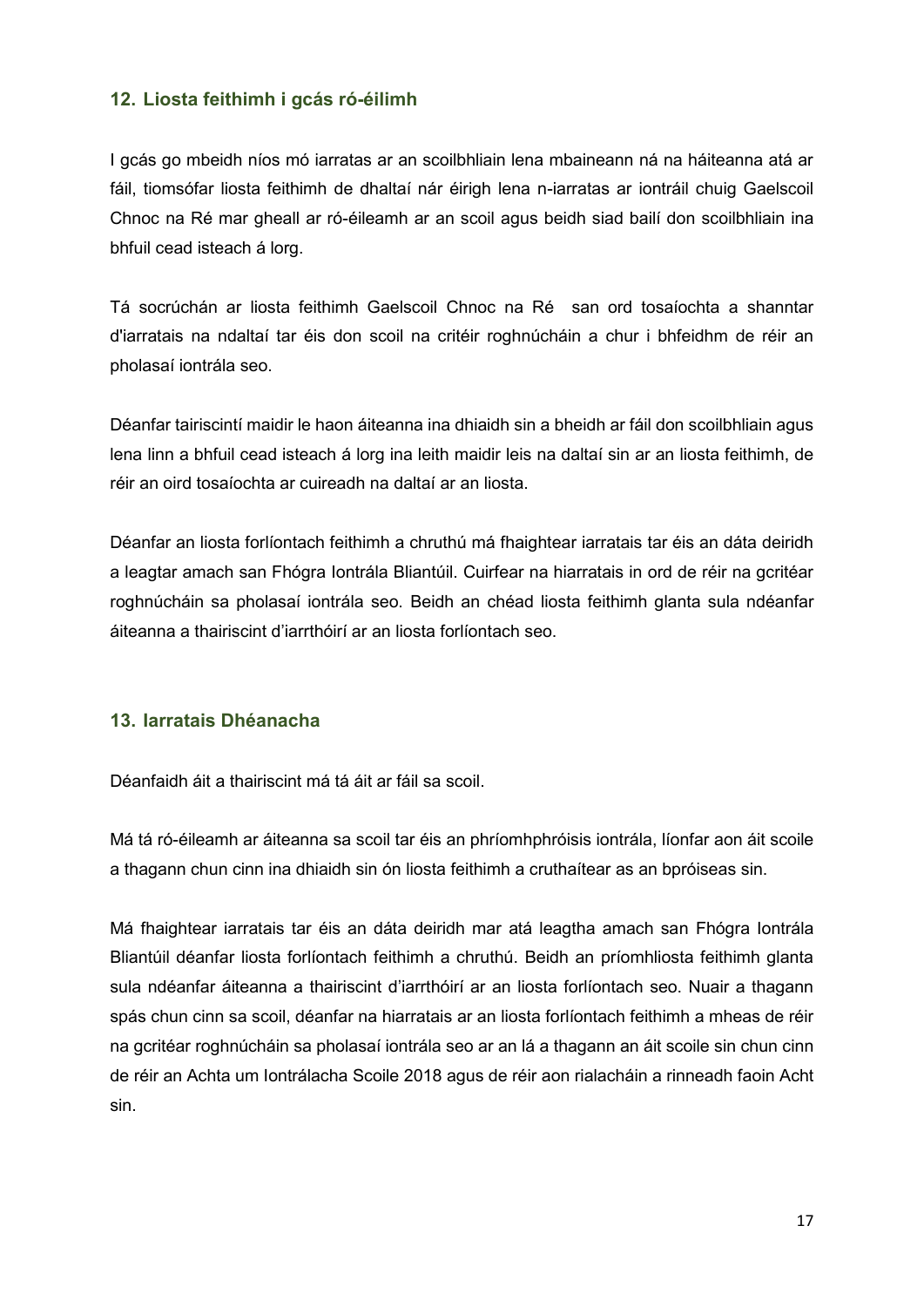# **14. Nósanna imeachta maidir le daltaí a ligean isteach i mblianta eile agus le linn na scoilbhliana**

**14 (a)** Seo a leanas nósanna imeachta na scoile maidir le daltaí a ligean isteach nach bhfuil glactha isteach sa scoil cheana féin chuig ranganna nó blianta seachas grúpa iontrála na scoile **ag tús na scoilbhliana:**

Is gá do thuismitheoirí/caomhnóirí ar mian leo iarratas a dhéanamh ar áit in aon rang seachas Naíonáin Shóisearacha litir iarratais chuige sin a scríobh chuig Cathaoirleach an Bhoird. Is é an Bord Bainistíochta a dhéanfaidh an cinneadh faoi pháistí a ghlacadh in aon rang eile agus is faoin mBord amháin atá an cinneadh seo.

#### **Naíonáin Shinsearacha/Rang 1**

Tabharfar áit má tá áit ar fáil sna ranganna seo a leanas: Naíonáin Shinsearacha agus Rang 1. Sa chás go sáraíonn líon na n-iarratas líon na n-áiteanna atá ar fáil sa rang ábhartha, cuirfidh an scoil na critéir roghnúcháin atá leagtha amach i Roinn 5 den bheartas seo i bhfeidhm ar na hiarratais sin. Sa chás nach bhfuil aon áit ar fáil, cuirfear ainm an pháiste ar an liosta feithimh de réir Alt 12 den bheartas seo.

#### **Rang 2 go Rang 6**

Tabharfar áit do pháistí i Rang 2 – Rang 6 má tá spás sa rang **agus** má chinneann an Príomhoide/Bord Bainistíochta go bhfuil cumas Gaeilge an pháiste ar leibhéal a ligfeadh don pháiste feidhmiú agus foghlaim sa rang agus nach mbeadh ar dhaltaí eile iompú ar an mBéarla chun cumarsáid a dhéanamh. **Beidh ar an tuismitheoir/caomhnóir fianaise den chaighdeán seo a chur ar fáil.** Is ag an mBord Bainistíochta a bheidh an cinneadh deiridh sna cásanna seo.

**14 (b)** Is iad a leanas nósanna imeachta na scoile maidir le daltaí a ligean isteach nach bhfuil glactha isteach sa scoil cheana féin, **le linn na scoilbhliana** ina lorgaítear an cead isteach :

Is gá do thuismitheoirí/caomhnóirí ar mian leo iarratas a dhéanamh ar áit in aon rang seachas Naíonáin Shóisearacha litir iarratais chuige sin a scríobh chuig Cathaoirleach an Bhoird. Is é an Bord Bainistíochta a dhéanfaidh an cinneadh faoi pháistí a ghlacadh in aon rang eile agus is faoin mBord amháin atá an cinneadh seo.

#### **Naíonáin Shinsearacha/Rang 1**

Tabharfar áit má tá áit ar fáil sna ranganna seo a leanas: Naíonáin Shinsearacha agus Rang 1. Sa chás go sáraíonn líon na n-iarratas líon na n-áiteanna atá ar fáil sa rang ábhartha, cuirfidh an scoil na critéir roghnúcháin atá leagtha amach i Roinn 5 den bheartas seo i bhfeidhm ar na hiarratais sin. Sa chás nach bhfuil aon áit ar fáil, cuirfear ainm an pháiste ar an liosta feithimh de réir Alt 12 den bheartas seo.

#### **Rang 2 go Rang 6**

Tabharfar áit do pháistí i Rang 1 – Rang 6 má tá spás sa rang **agus** má chinneann an Príomhoide/Bord Bainistíochta go bhfuil cumas Gaeilge an pháiste ar leibhéal a ligfeadh don pháiste feidhmiú agus foghlaim sa rang agus nach mbeadh ar dhaltaí eile iompú ar an mBéarla chun cumarsáid a dhéanamh. **Beidh ar an tuismitheoir/caomhnóir fianaise den chaighdeán seo a chur ar fáil.** Is ag an mBord Bainistíochta a bheidh an cinneadh deiridh sna cásanna seo.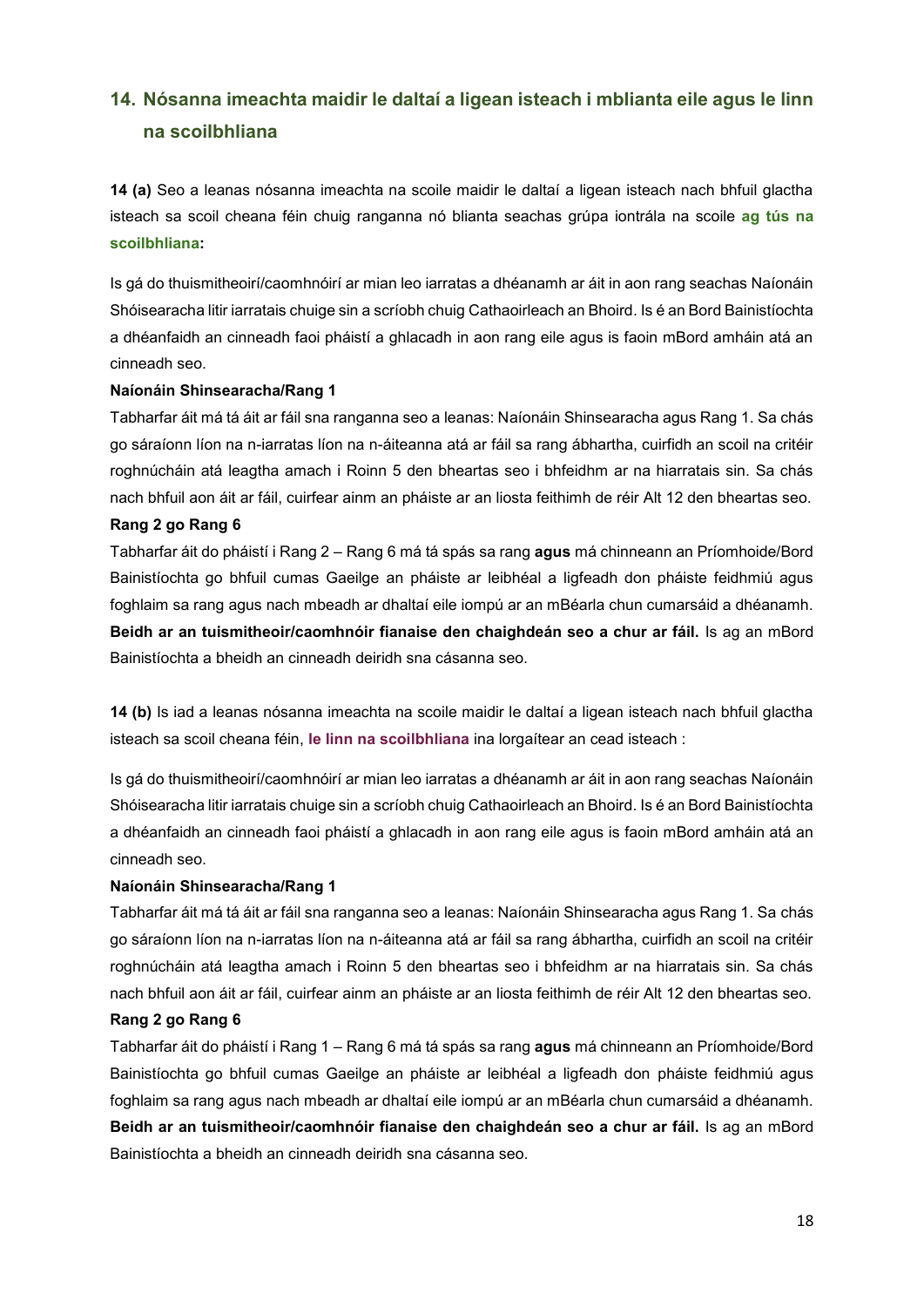## **15. Dearbhú maidir le gan táillí a ghearradh**

Ní ghearrfaidh bord Gaelscoil Chnoc na Ré ná aon duine a ghníomhaíonn thar a cheann táillí ar íocaíocht nó ní lorgóidh sí íocaíocht ná ranníocaíocht (cibé slí a dtuairiscítear) mar choinníoll de -

- (a) iarratas ar dhalta a ligean isteach sa scoil, nó
- (b) iontráil nó clárú leanúnach dalta sa scoil.

### **16. Socruithe maidir le daltaí nach bhfreastalaíonn ar theagasc reiligiúnach**

Cuireann an scoil fáilte roimh gach uile dalta. Seo a leanas socruithe na scoile do dhaltaí, sa chás gur iarr na tuismitheoirí, nó i gcás go bhfuil 18 mbliana d'aois slánaithe ag an dalta, a d'iarr go bhfreastalódh an dalta ar an scoil gan freastal ar theagasc reiligiúnach sa scoil. Ní bheidh laghdú ar lá scoile na ndaltaí sin mar thoradh ar na socruithe sin.

Ba cheart iarratas i scríbhinn a dhéanamh le Príomhoide na Scoile. Déanfaidh cruinniú a eagrú le tuistí/caomhnóirí an dalta chun plé a dhéanamh ar conas is fearr freastal ar an iarratas sin.

### **17.An ceart chun athbhreithnithe/achomhairc**

#### **Athbhreithniú ar chinntí an Bhoird Bhainistíochta**

Féadfaidh tuismitheoir dalta, nó i gcás dalta a bhfuil 18 mbliana d'aois slánaithe aige/aici féadfaidh sé/sí a iarraidh ar an mbord athbhreithniú a dhéanamh ar an gcinneadh áit sa scoil a dhiúltú. Ní mór iarratais den gcineál sin a dhéanamh de réir Alt 29C den Acht Oideachais 1998.

Tá an t-amlíne ina gcaithfear athbhreithniú den gcineál sin a iarraidh agus na ceanglais eile a bhaineann maidir le hathbhreithnithe den gcineál sin leagtha amach sna nósanna imeachta arna gcinneadh ag an Aire faoi alt 29B den Acht Oideachais 1998 atá foilsithe ar shuíomh gréasáin na Roinne Oideachais agus Scileanna.

Déanfaidh an Bord athbhreithnithe den gcineál sin de réir na nósanna imeachta a rialaítear faoi Alt 29B i gcomhair le Alt 29C den Acht Oideachais 1998.

**Tabhair faoi deara:** Sa chás gur diúltaíodh áit d'iarratasóir mar gheall ar ró-éileamh ar áiteanna sa scoil, ní mór don iarratasóir iarraidh ar an mbord bainistíochta **athbhreithniú ar**